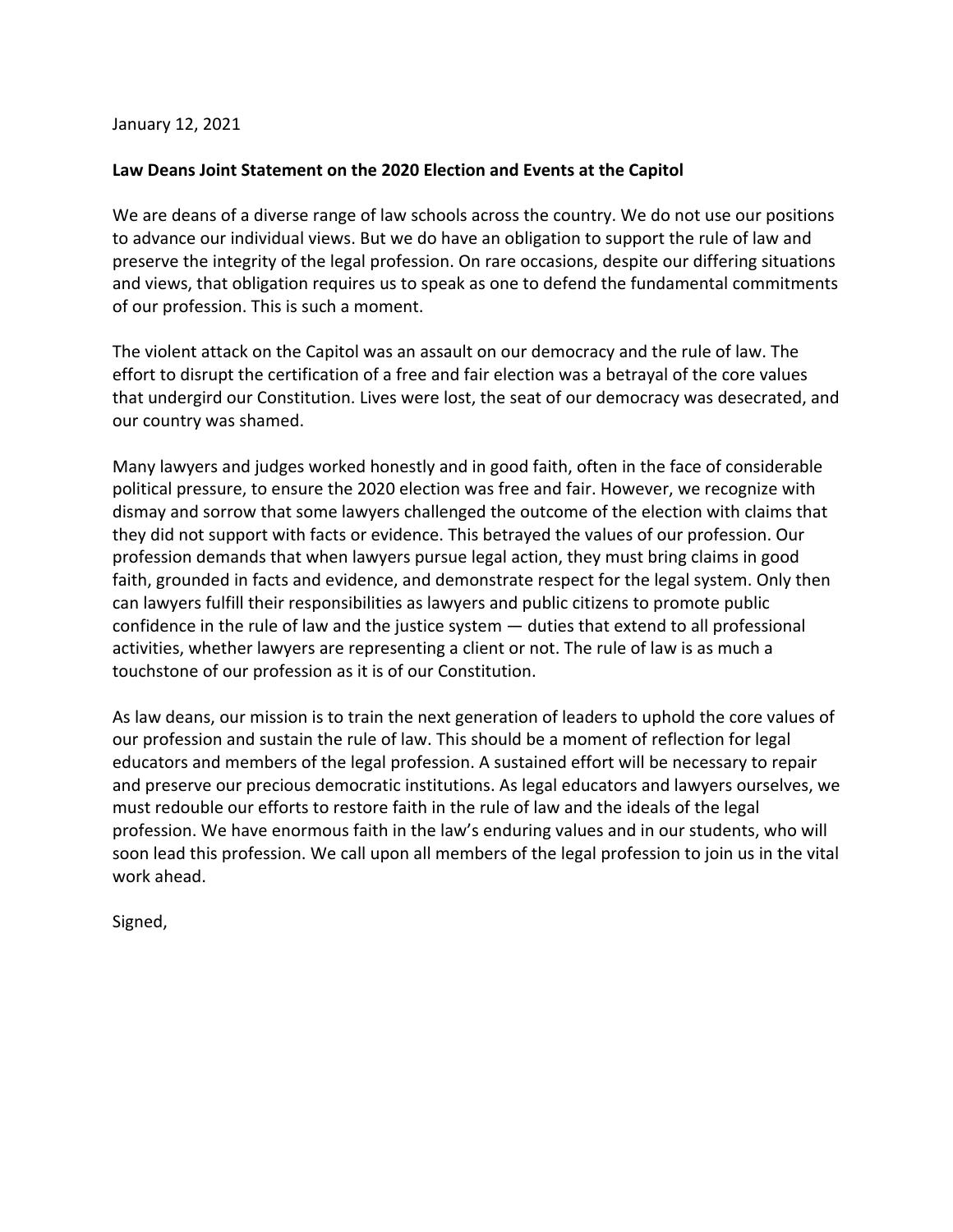Alicia Ouellette President and Dean Albany Law School

 Robert Dinerstein Acting Dean and Professor of Law American University, Washington College of Law

 Jace C. Gatewood Dean and CEO Atlanta's John Marshall Law School

 Melanie Leslie Dean and Samuel Belkin Professor of Law Benjamin N. Cardozo School of Law, Yeshiva University

 Vincent Rougeau Dean and Professor Boston College Law School

 Dean and Professor of Law Boston University School of Law Angela Onwuachi-Willig

 Michael T. Cahill President, Joseph Crea Dean & Professor of Law Brooklyn Law School

 Sean M. Scott President and Dean California Western School of Law

 Reynaldo Anaya Valencia Dean and Professor of Law Capital University Law School

 Anita K. Krug Dean and Professor Chicago-Kent College of Law, Illinois Institute of Technology

 Charles H. Rose III Dean and Professor of Law Claude W. Pettit College of Law, Ohio Northern University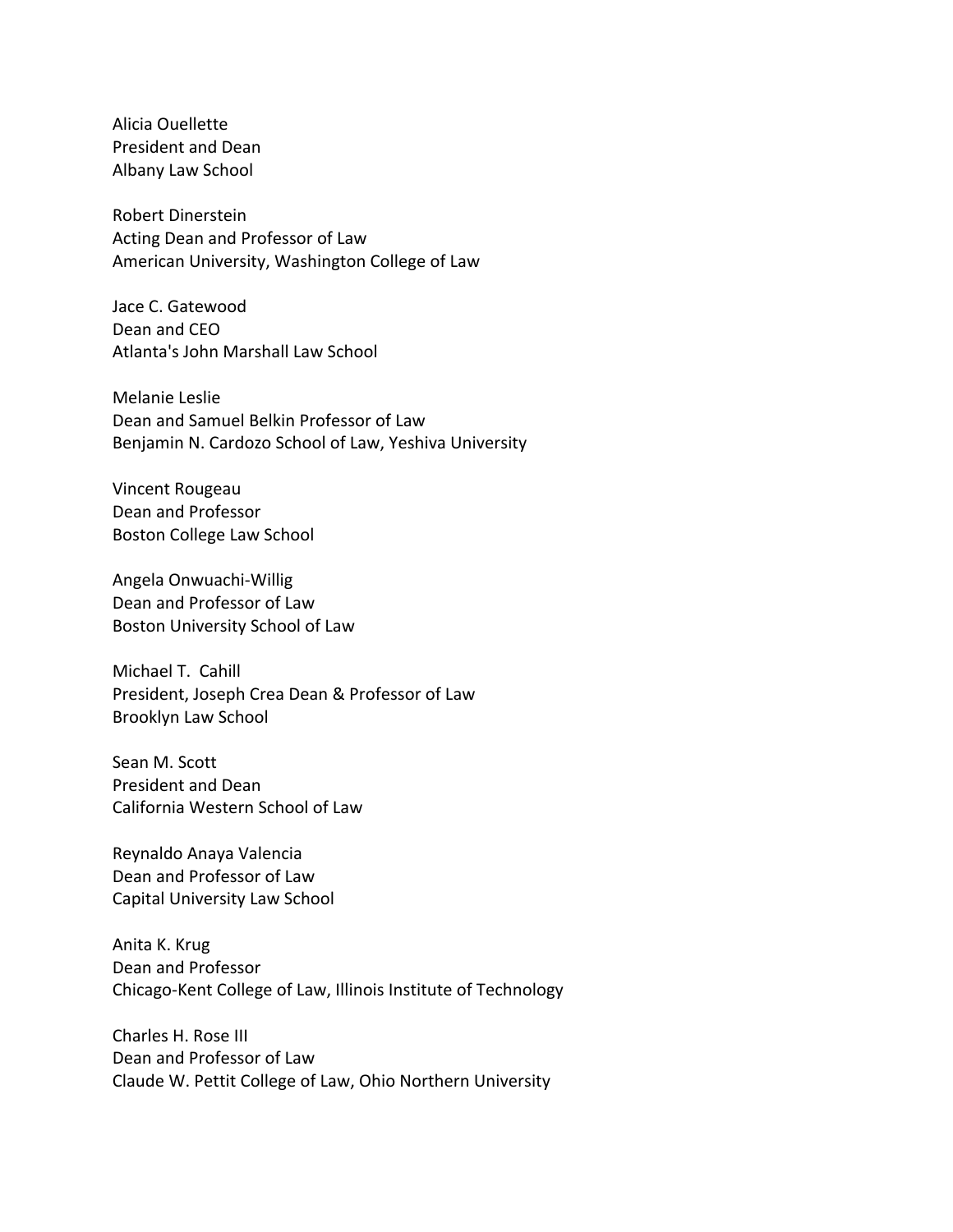Lee Fisher Dean and Joseph C. Hostetler-BakerHostetler Chair in Law Cleveland-Marshall College of Law, Cleveland State University

 Gillian Lester Dean and Lucy G. Moses Professor of Law Columbia Law School

 Jens David Ohlin Interim Dean & Professor of Law Cornell Law School

 Joshua P. Fershée Dean and Professor of Law Creighton University School of Law

 Henry C. Strickland Cumberland School of Law, Samford University Dean

 Mary Lu Bilek Dean and Professor of Law CUNY School of Law

 Rodney A. Smolla Dean & Professor of Law Delaware Law School, Widener University

 Jennifer Rosato Perea Dean and Professor DePaul University College of Law

 Dean and Richard M. and Anita Calkins Distinguished Professor of Law Drake University Law School Jerry L. Anderson

 Kerry Abrams James B. Duke and Benjamin N. Duke Dean and Professor of Law Duke University School of Law

 April M. Barton Dean and Professor of Law Duquesne University School of Law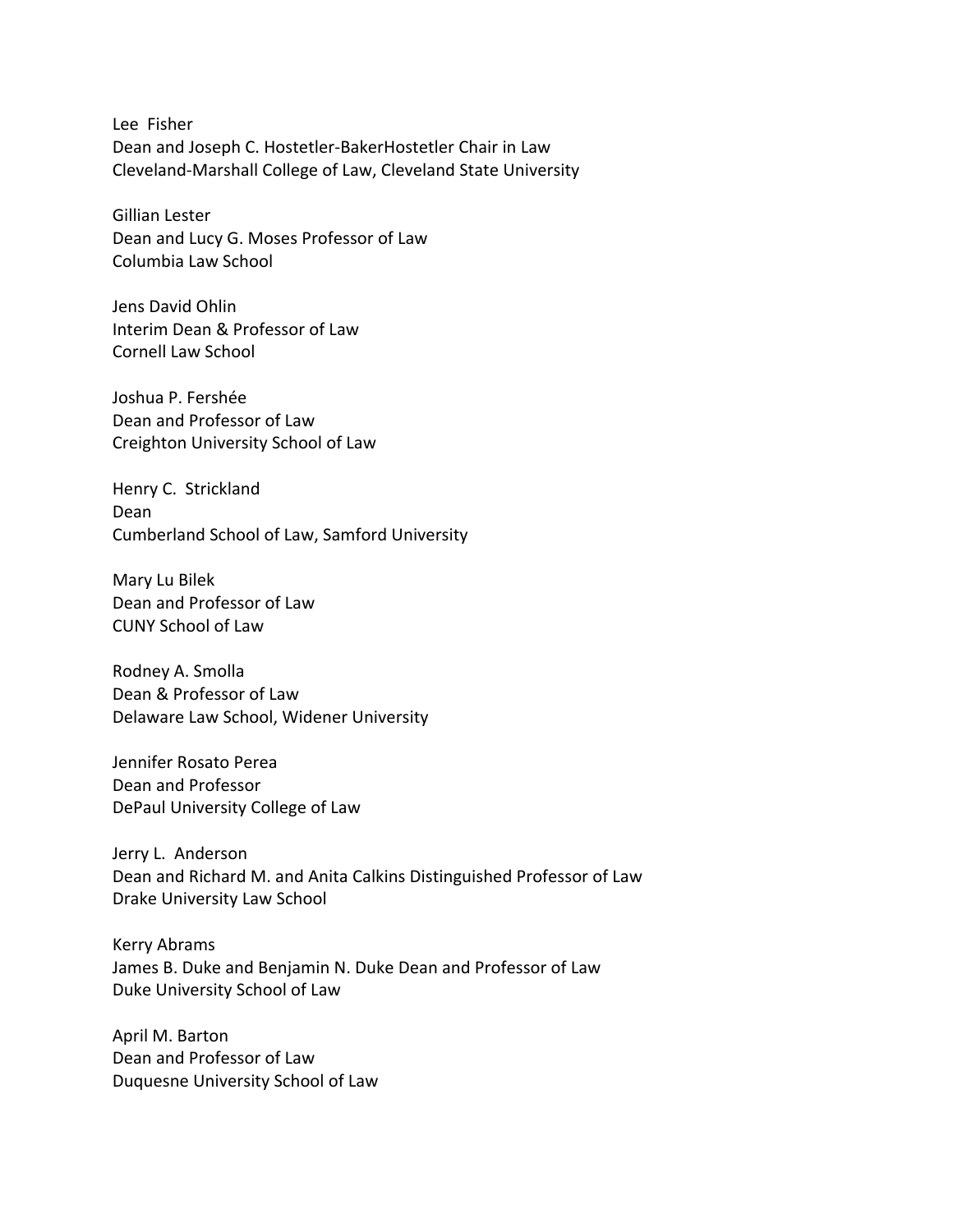Horace Anderson Dean and Professor of Law Elisabeth Haub School of Law, Pace University

 Luke Bierman Dean and Professor of Law Elon University School of Law

 Mary Anne Bobinski Dean and Asa Griggs Candler Professor of Law Emory University School of Law

 Deidré A. Keller Dean and Professor of Law Florida Agricultural and Mechanical University College of Law

 C. Peter Goplerud Dean and Professor of Law Florida Coastal School of Law

 Antony Page Dean & FIU Foundation Professor of Law Florida International University College of Law

 Erin O'Hara O'Connor Dean and McKenzie Professor of Law Florida State University College of Law

 Matthew Diller Dean and Paul Fuller Professor of Law Fordham University School of Law

 William M. Treanor Dean & Executive Vice President Georgetown Law

 Leslie E. Wolf Interim Dean and Distinguished University Professor Georgia State University College of Law

 Dean of the Law School (Interim, 2020-21), Professor of Law Golden Gate University, School of Law Eric C. Christiansen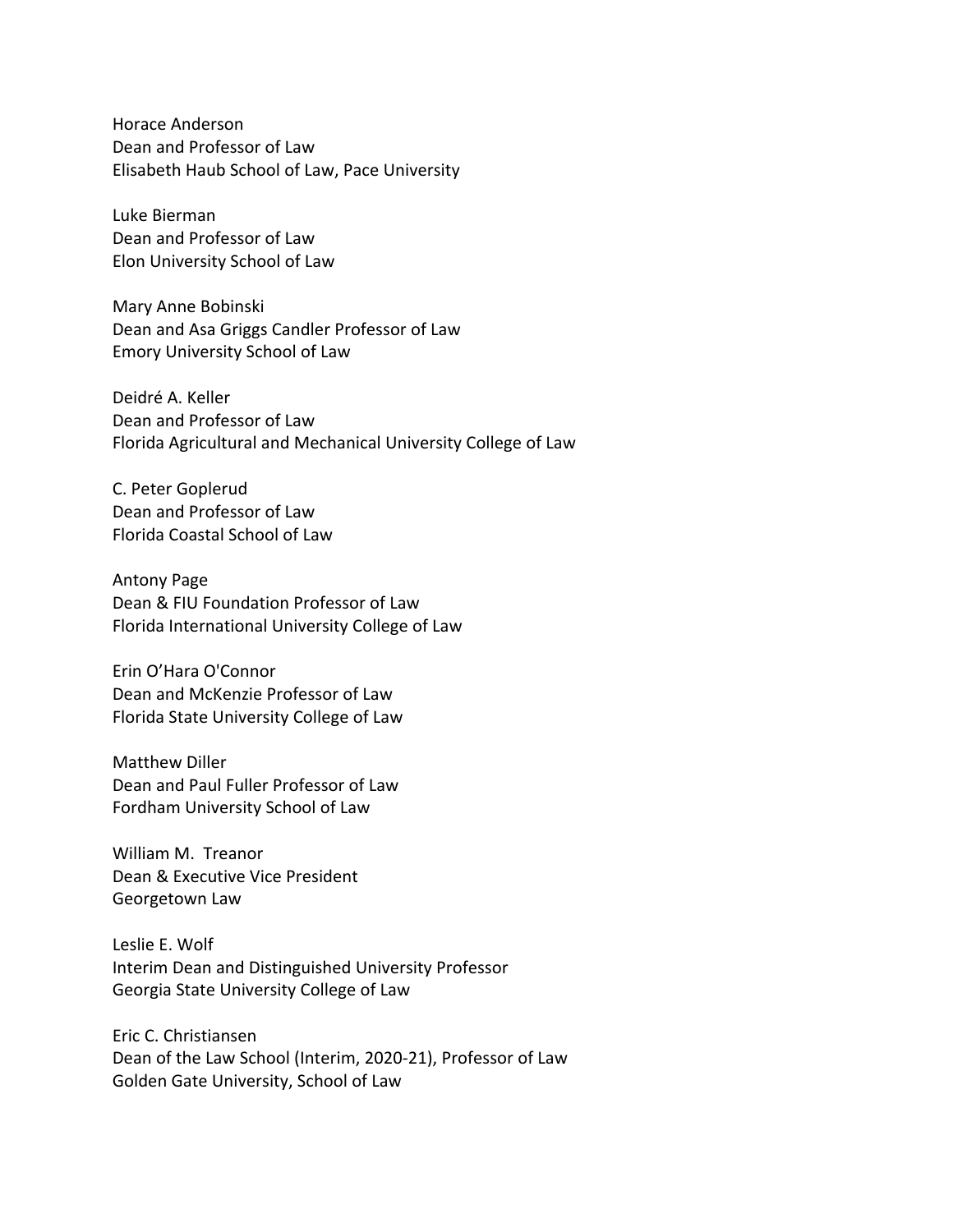Jacob Rooksby Dean and Professor of Law Gonzaga University School of Law

 John F. Manning Morgan and Helen Chu Dean and Professor of Law Harvard Law School

 Dean and Professor of Law Howard University School of Law Danielle Holley-Walker

 Austen Parrish Dean and James H. Rudy Professor of Law Indiana University Maurer School of Law

 Karen E. Bravo Dean and Professor of Law Indiana University Robert H. McKinney School of Law

 Gordon Smith Dean and Woodruff J. Deem Professor of Law J. Reuben Clark Law School at Brigham Young University

 Jennifer J. Johnson Dean and Erskine Wood Sr. Professor of Law Lewis and Clark Law School

 Matthew R. Lyon Vice President & Dean Lincoln Memorial University Duncan School of Law

 Colin Crawford Dean and Professor of Law Louis D. Brandeis School of Law, University of Louisville

 Lee Ann Wheelis Lockridge Interim Dean and Professor of Law Louisiana State University Law Center

 Michael Waterstone Dean and Professor of Law Loyola Law School, Los Angeles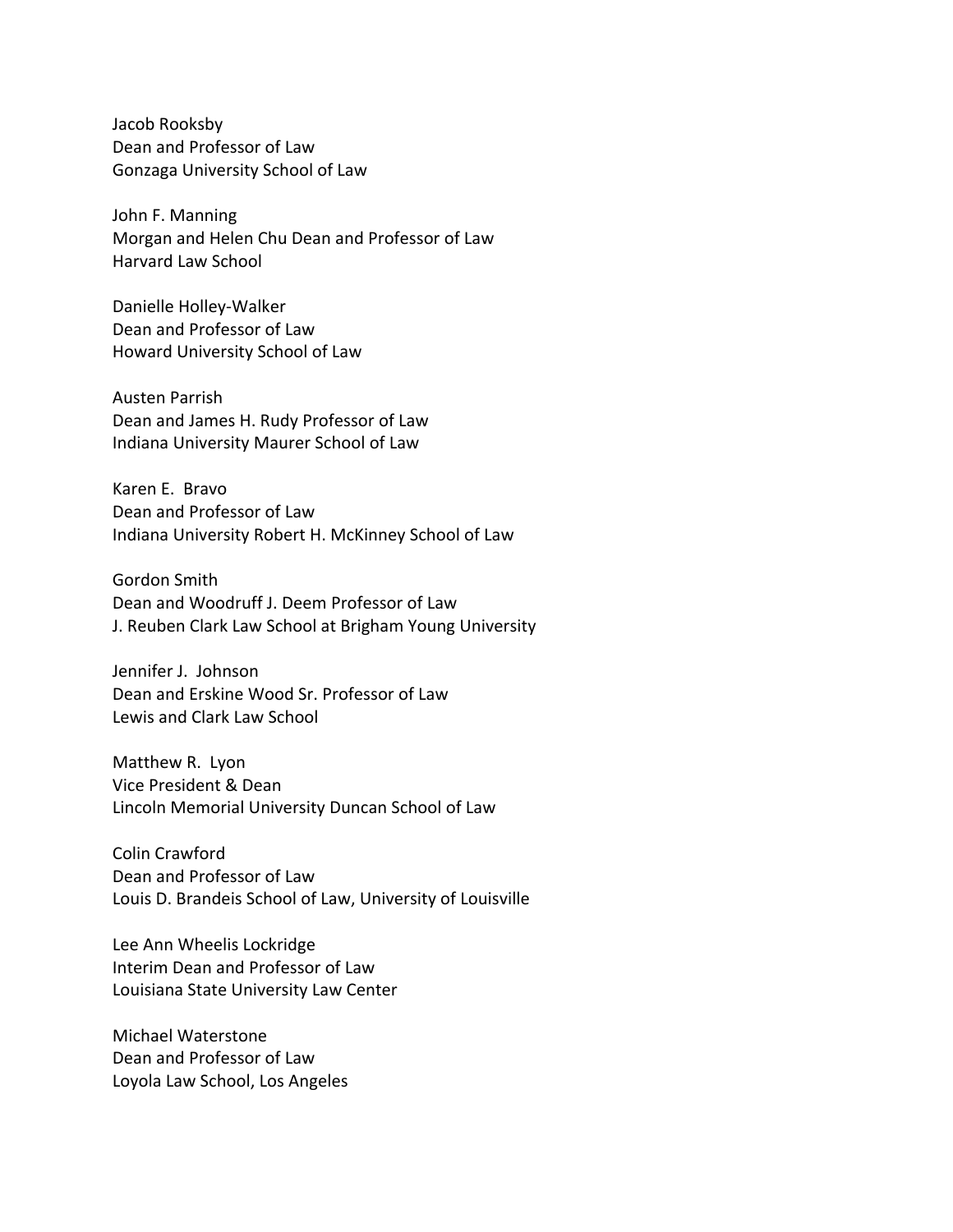Michael J. Kaufman Dean and Professor of Law Loyola University Chicago School of Law

 Madeleine M. Landrieu Dean and Judge Adrian G. Duplantier Distinguished Professor of Law Loyola University New Orleans College of Law

 Gail Prudenti Maurice A. Deane School of Law at Hofstra University Dean

 Cathy Cox Dean and Professor of Law Mercer University School of Law

 Lincoln L. Davies Dean & Frank R. Strong Chair in Law Michael E. Moritz College of Law, The Ohio State University

 Melanie B. Jacobs Interim Dean & Professor of Law Michigan State University College of Law

 Patricia Bennett Dean & Professor of Law Mississippi College School of Law

 Anthony Niedwiecki President and Dean Mitchell Hamline School of Law

 Scott P. Brown President and Dean New England Law/Boston

 Anthony W. Crowell Dean and President New York Law School

 Trevor Morrison Dean and Eric M. and Laurie B. Roth Professor of Law New York University School of Law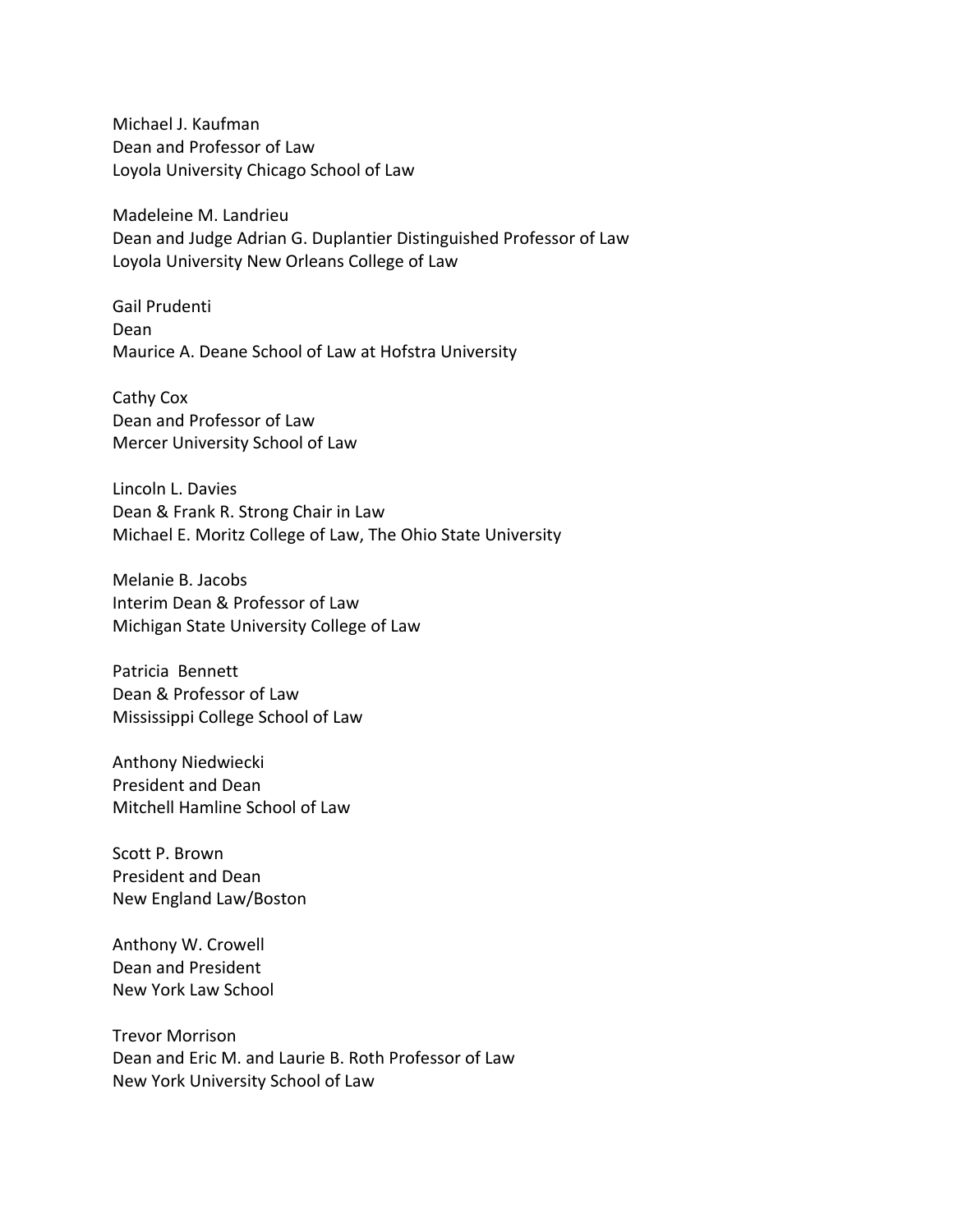James Hackney Dean and Professor of Law Northeastern University School of Law

 James Speta Interim Dean Northwestern Pritzker School of Law

 José Roberto (Beto) Juárez, Jr. Dean and Professor of Law Nova Southeastern University Shepard Broad College of Law

 Jim Roth Dean and Professor of Law Oklahoma City University School of Law

 Danielle M. Conway Dean and Donald J. Farage Professor of Law Penn State Dickinson Lawa

 Hari M. Osofsky Dean, Penn State Law and Penn State School of International Affairs Distinguished Professor of Law, Professor of International Affairs, and Professor of Geography

 Paul L. Caron Duane and Kelly Roberts Dean and Professor of Law Pepperdine University Rick J. Caruso School of Law

 Jennifer Gerarda Brown Dean and Professor of Law Quinnipiac University School of Law

 Gregory W. Bowman Dean & Professor of Law Roger Williams University School of Law

 David Lopez Co-Dean & Professor of Law Rutgers Law School

 Kimberly M. Mutcherson Co-Dean & Professor of Law Rutgers Law School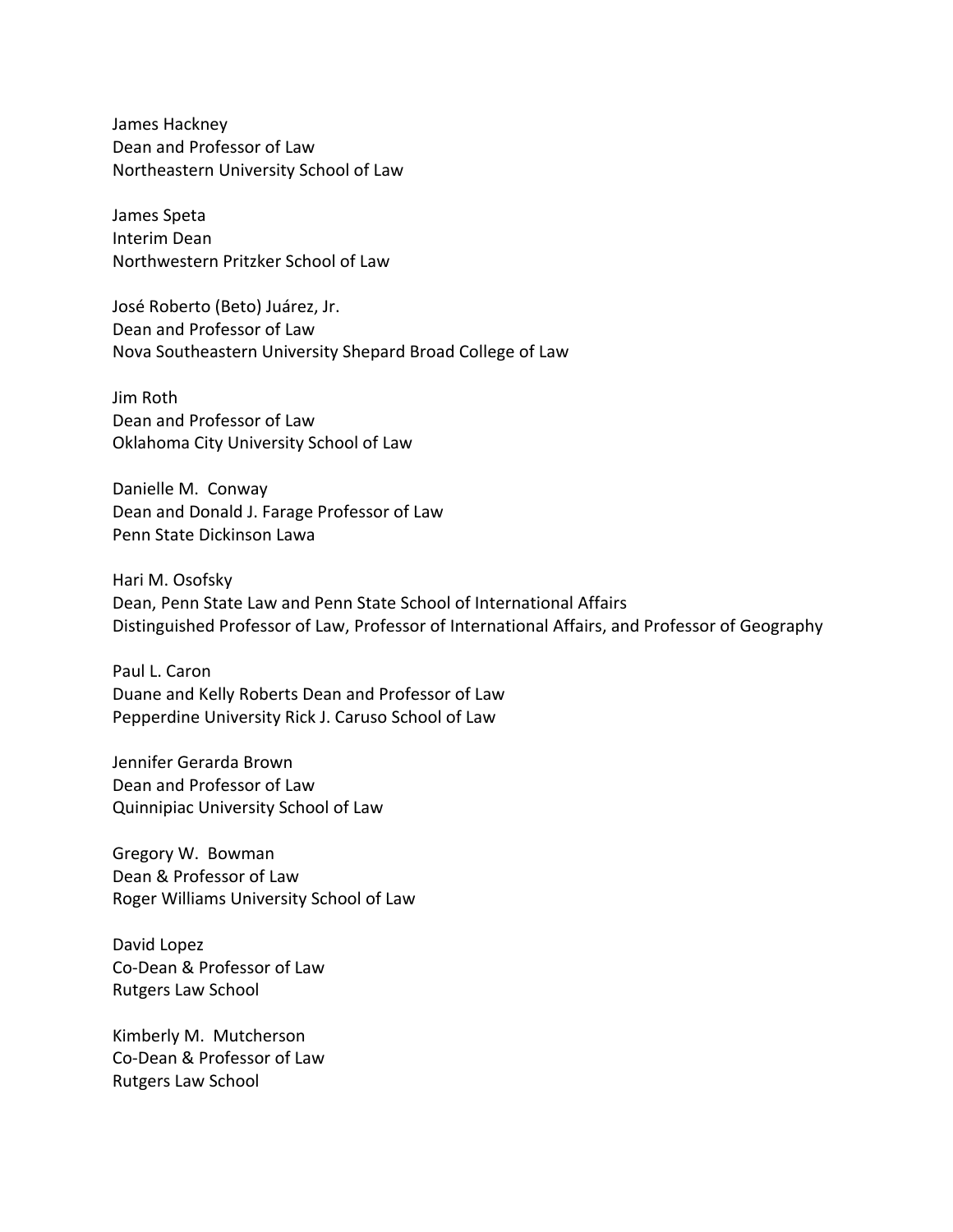Elizabeth Kronk Warner S.J. Quinney College of Law, University of Utah Dean

 William P. Johnson Dean and Professor of Law Saint Louis University School of Law

 Judith Daar Ambassador Patricia L. Herbold Dean and Professor of Law Salmon P. Chase College of Law, Northern Kentucky University

 Douglas J. Sylvester Dean and Professor of Law Sandra Day O'Connor College of Law at Arizona State University

 Anna M. Han Interim Dean Santa Clara University School of Law

 Martin H. Brinkley Dean and Arch T. Allen Distinguished Professor School of Law, University of North Carolina at Chapel Hill

 Annette E. Clark Dean and Professor of Law Seattle University School of Law

 Kathleen M. Boozang Dean and Professor of Law Seton Hall University School of Law

 Jennifer M. Collins Judge James Noel Dean and Professor of Law SMU Dedman School of Law

 Susan Westerberg Prager President and Dean Southwestern Law School

 Michael A. Simons Dean and John V. Brennan Professor of Law St. John's University School of Law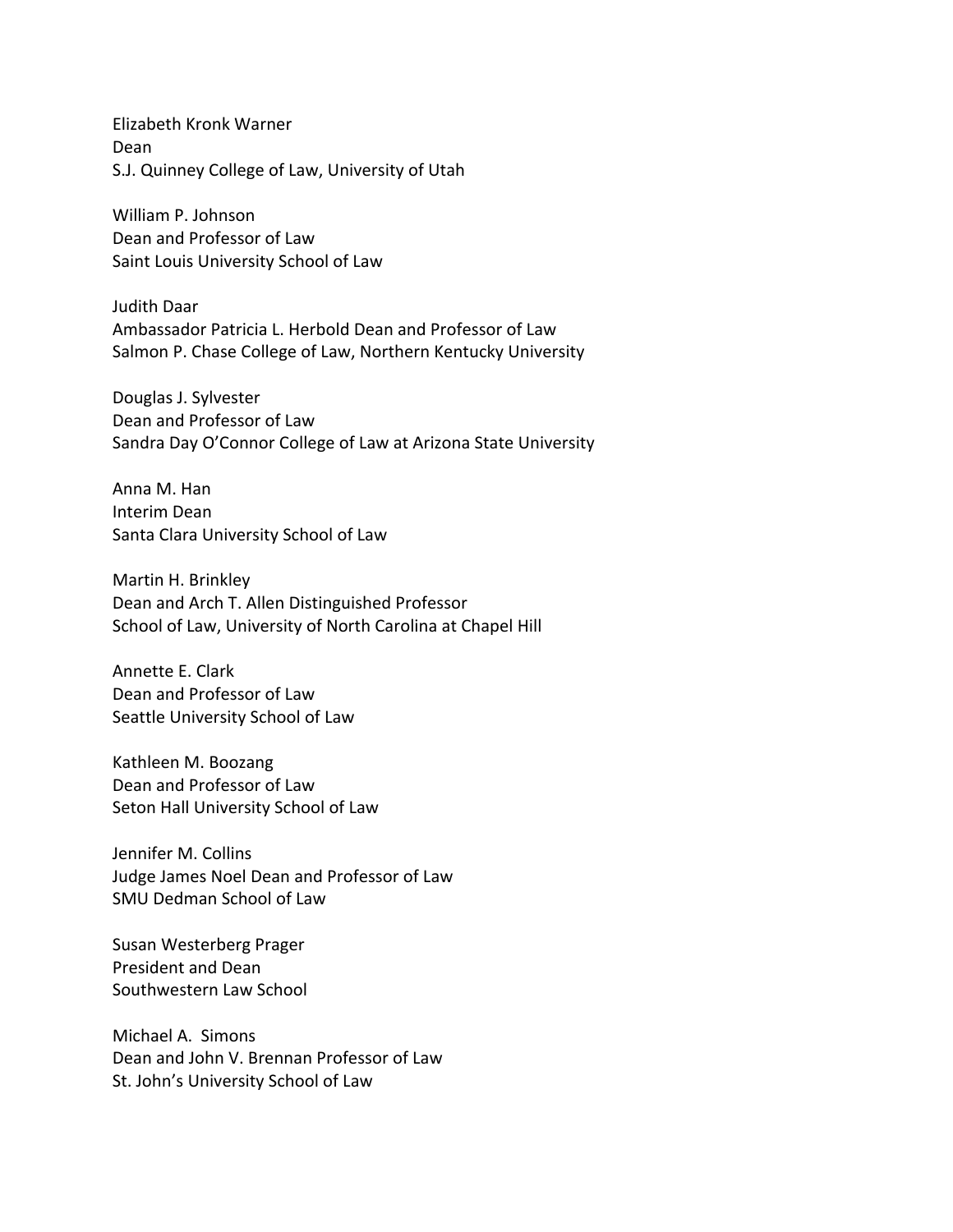Jenny S. Martinez Richard E. Lang Professor of Law & Dean Stanford Law School

 Michèle Alexandre Dean and Professor of Law Stetson University College of Law

 Andrew Perlman Dean & Professor of Law Suffolk University Law School

 Craig M. Boise Dean and Professor of Law Syracuse University College of Law

 Gregory N. Mandel Dean & Peter J. Liacouras Professor of Law Temple University, Beasley School of Law

 Dayna Bowen Matthew Dean and Harold H. Greene Professor of Law The George Washington University Law School

 Christopher J. (C.J.) Peters Dean and C. Blake McDowell, Jr. Professor of Law The University of Akron School of Law

 Thomas J. Miles Dean and Clifton R. Musser Professor of Law and Economics The University of Chicago Law School

 Katharine Traylor Schaffzin Dean & Professor of Law The University of Memphis Cecil C. Humphreys School of Law

 Sergio Pareja The University of New Mexico School of Law Dean

 Benjamin Barros Dean and Professor of Law The University of Toledo College of Law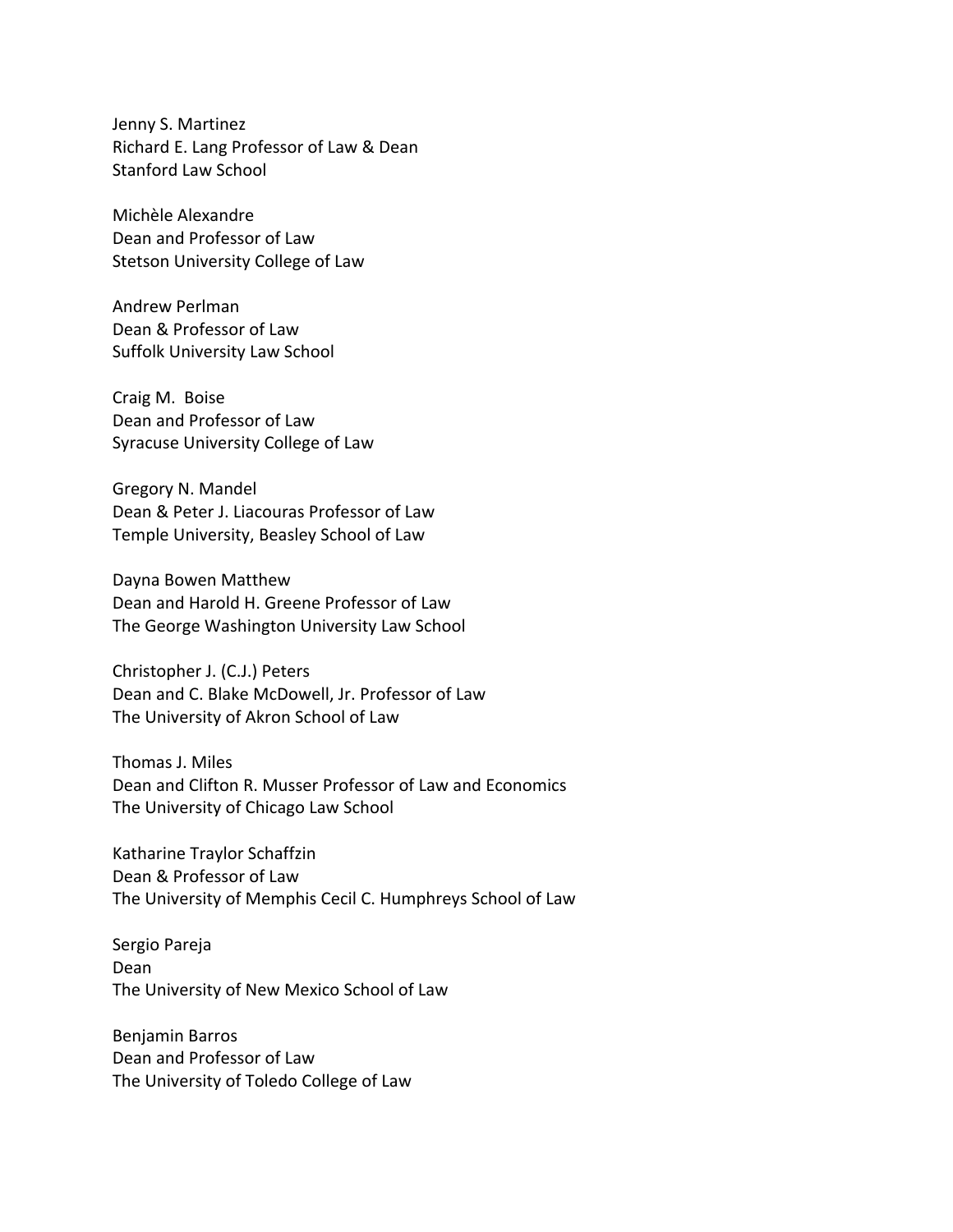Lyn Suzanne Entzeroth Dean and Dean John Rogers Endowed Chair The University of Tulsa College of Law

 Daniel M. Filler Dean and Professor of Law Thomas R. Kline School of Law, Drexel University

 David D. Meyer Dean and Mitchell Franklin Professor of Law Tulane University Law School

 Theresa Beiner Dean & Nadine Baum Distinguished Professor of Law UA Little Rock William H. Bowen School of Law

 Kevin R. Johnson UC Davis School of Law Dean

 Jennifer L. Mnookin Dean and Ralph and Shirley Shapiro Professor of Law UCLA School of Law

 Darby Dickerson Dean and Professor of Law UIC John Marshall Law School, The University of Illinois at Chicago

 Dean & Rubey M. Hulen Professor of Law UMKC School of Law Barbara Glesner Fines

 Dean and Professor of Law University at Buffalo School of Law, The State University of New York Aviva Abramovsky

 Marc L. Miller Dean & Ralph W. Bilby Professor of Law University of Arizona James E. Rogers College of Law

 Margaret Sova McCabe Dean & Professor of Law University of Arkansas School of Law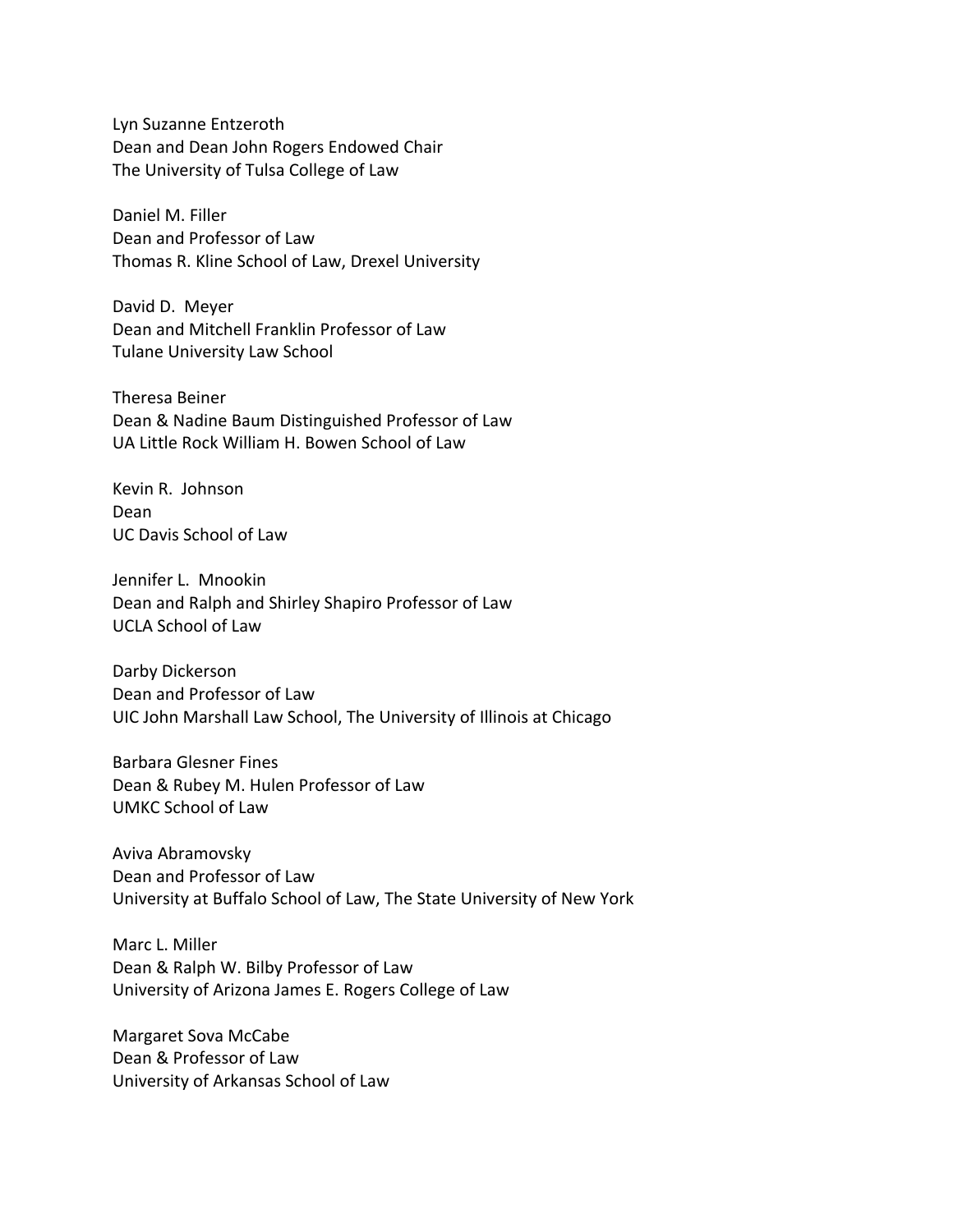Ronald Weich Dean and Professor of Law University of Baltimore School of Law

 David L. Faigman Chancellor & Dean and John F. Digardi Distinguished Professor of Law University of California Hastings College of the Law

 Dean and Jesse H. Choper Distinguished Professor of Law University of California, Berkeley School of Law Erwin Chemerinsky

 L. Song Richardson Dean and Chancellor's Professor of Law University of California, Irivine School of Law

 Verna L. Williams Dean and Nippert Professor of Law University of Cincinnati College of Law

 S. James Anaya Dean and University Distinguished Professor University of Colorado Law School

 Eboni S. Nelson Dean and Professor of Law University of Connecticut School of Law

 Andrew Strauss Dean and Professor of Law University of Dayton School of Law

 Bruce P. Smith Dean and Professor of Law University of Denver Sturm College of Law

 Phyllis L. Crocker Dean and Professor of Law University of Detroit Mercy School of Law

 Laura Ann Rosenbury Dean and Levin, Mabie & Levin Professor of Law University of Florida Levin College of Law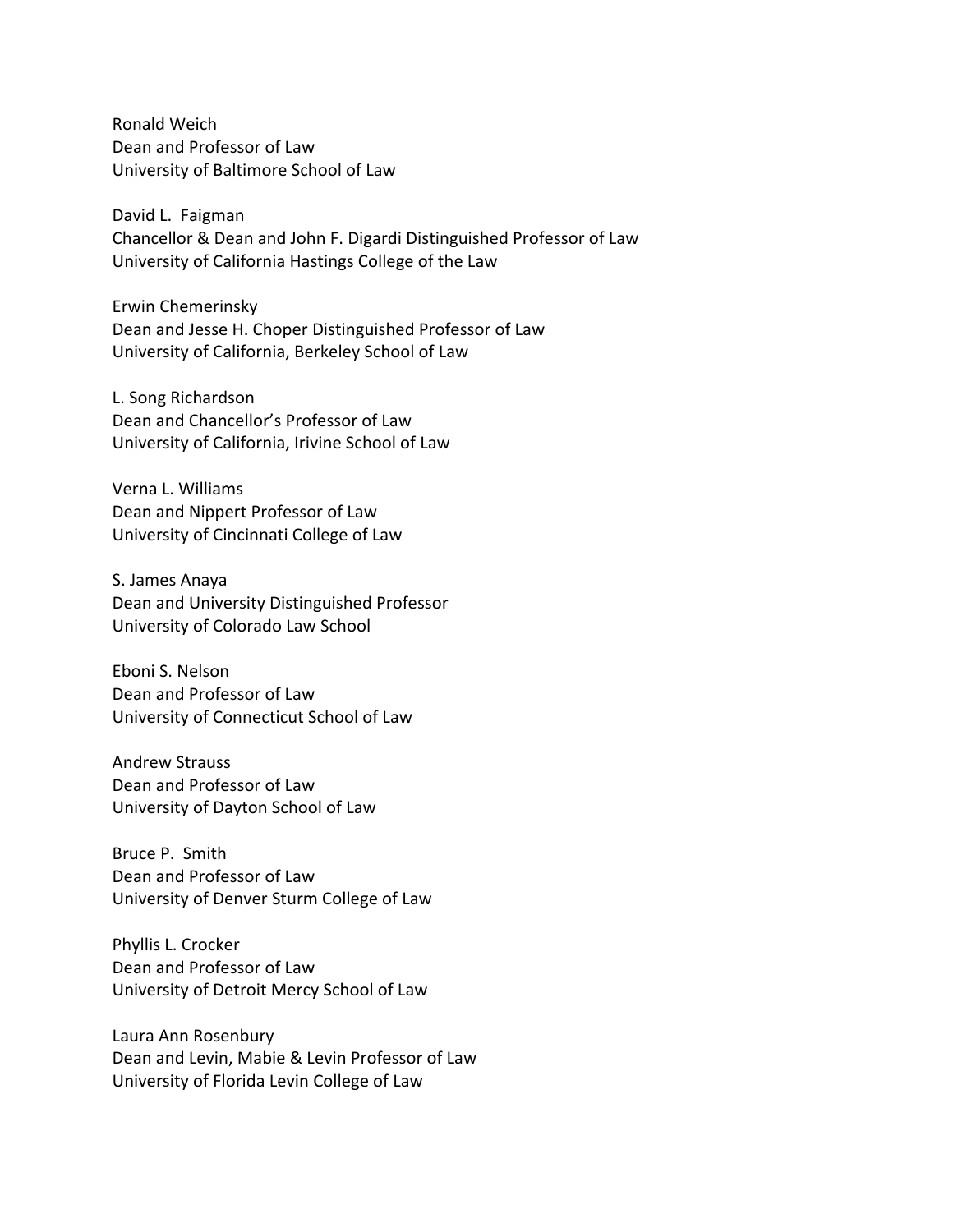Peter B. Rutledge University of Georgia School of Law Dean

 Camille A. Nelson Dean and Professor of Law University of Hawai'i at Mānoa, William S. Richardson School of Law

 Leonard M. Baynes Dean and Professor of Law University of Houston Law Center

 Jerrold Long Dean and Professor of Law University of Idaho College of Law

 Vikram David Amar Dean and Iwan Foundation Professor of Law University of Illinois College of Law

 Stephen W. Mazza Dean and Professor of Law University of Kansas School of Law

 Mary J. Davis Dean and Ashland-Spears Distinguished Research Professor of Law University of Kentucky J. David Rosenberg College of Law

 Daniel W. Hamilton Dean & Richard J. Morgan Professor of Law University of Las Vegas, William S. Boyd School of Law

 Donald B. Tobin Dean and Professor of Law University of Maryland Francis King Carey School of Law

 Eric J. Mitnick Dean & Professor of Law University of Massachusetts School of Law

 Anthony E. Varona Dean and M. Minnette Massey Professor of Law University of Miami School of Law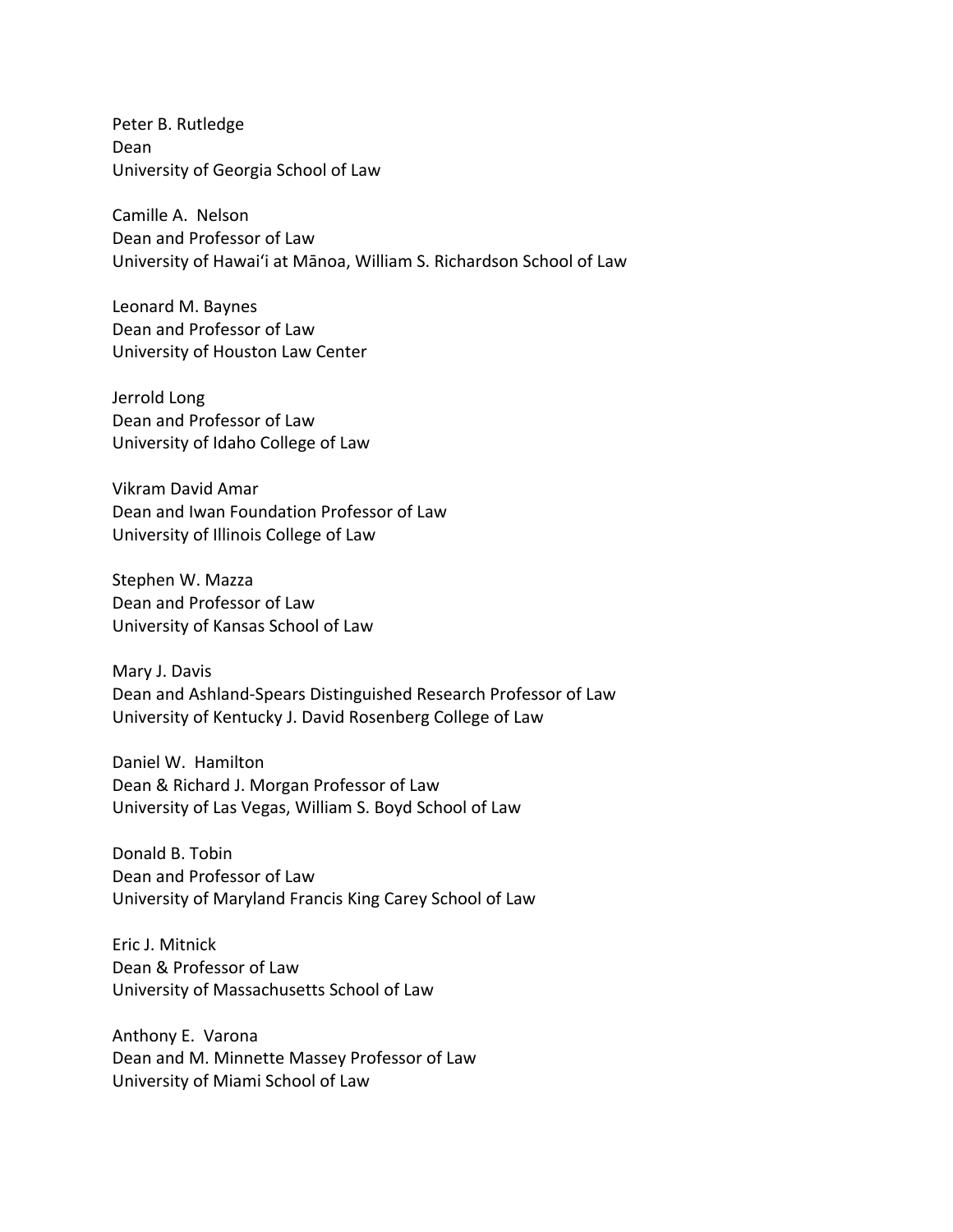Mark D. West Dean and Nippon Life Professor of Law University of Michigan Law School

 Garry W. Jenkins Dean & William S. Pattee Professor of Law University of Minnesota Law School

 Susan H. Duncan Dean and Professor of Law University of Mississippi

 Lyrissa Lidsky Dean & Judge C.A. Leedy Professor of Law University of Missouri School of Law

 Richard Moberly Dean and Richard C. & Catherine S. Schmoker Professor of Law University of Nebraska College of Law

 Megan Carpenter Dean and Professor of Law University of New Hampshire Franklin Pierce School of Law

 Michael S. McGinniss Dean and Professor of Law University of North Dakota School of Law

 Katheleen R. Guzman Interim Dean and Professor University of Oklahoma College of Law

 Marcilynn A. Burke Dean and Dave Frohnmayer Chair in Leadership and Law University of Oregon School of Law

 Theodore W. Ruger Dean and Bernard G. Segal Professor of Law University of Pennsylvania Carey Law School

 Amy J. Wildermuth Dean and Professor of Law University of Pittsburgh School of Law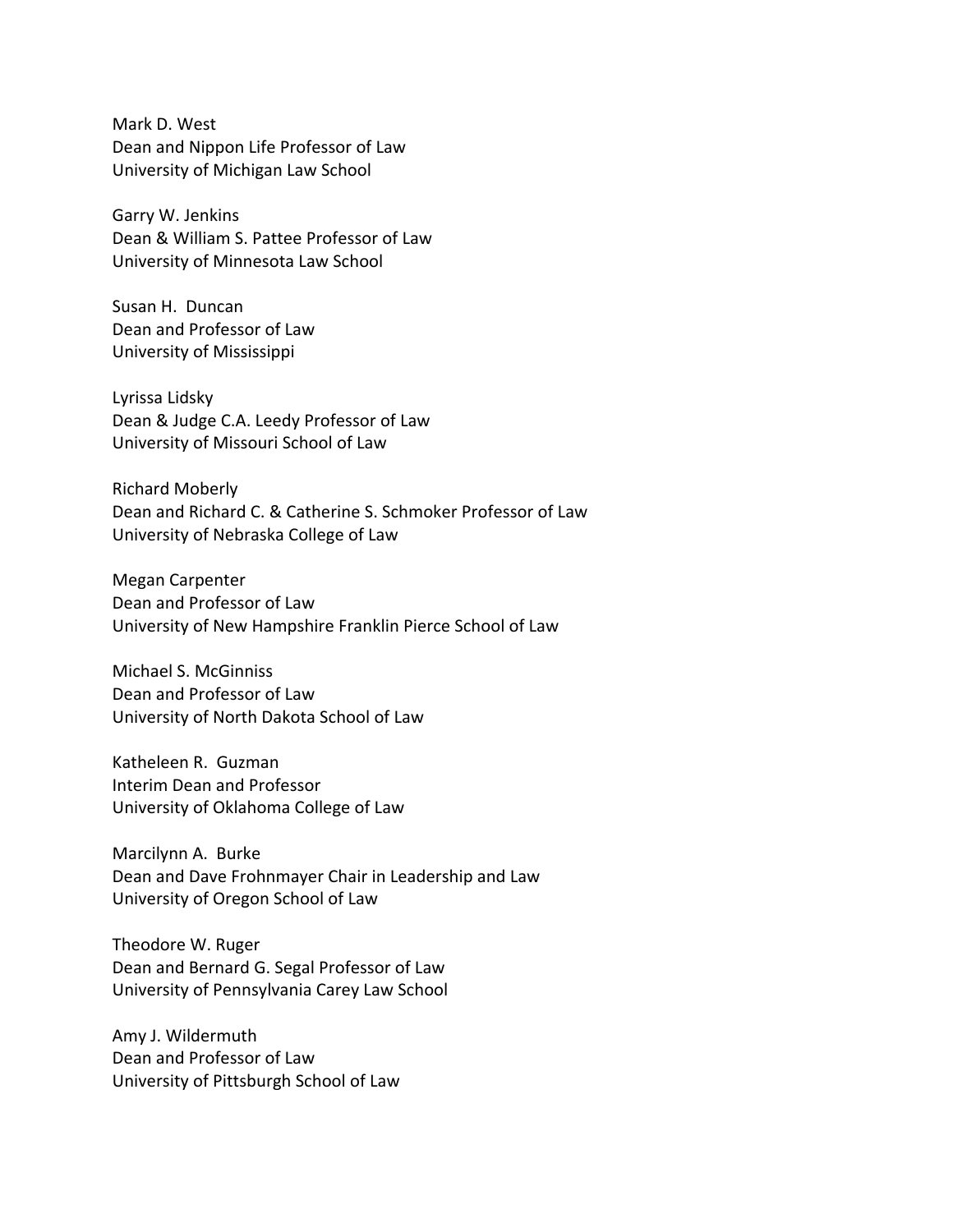Vivian I. Neptune University of Puerto Rico School of Law Dean

 Wendy C. Perdue Dean and Professor of Law University of Richmond School of Law

 Robert Schapiro Dean and Professor of Law University of San Diego School of Law

 Susan H. Freiwald Dean and Professor of Law University of San Francisco School of Law

 William C. Hubbard Dean and Professor of Law University of South Carolina School of Law

 Neil Fulton University of South Dakota Knudson School of Law Dean

 Andrew T. Guzman Dean and Carl Mason Franklin Chair in Law, and Professor of Law and Political Science University of Southern California Gould School of Law

 Robert K. Vischer Dean and Mengler Chair in Law University of St. Thomas School of Law

 Douglas Blaze Interim Dean and Art Stolnitz and E.O. Overton Professor of Law University of Tennessee College of Law

 Renée McDonald Hutchins Dean & Rauh Chair of Public Interest Law University of the District of Columbia David A. Clarke School of Law

 Michael Hunter Schwartz Dean and Professor of Law University of the Pacific, McGeorge School of Law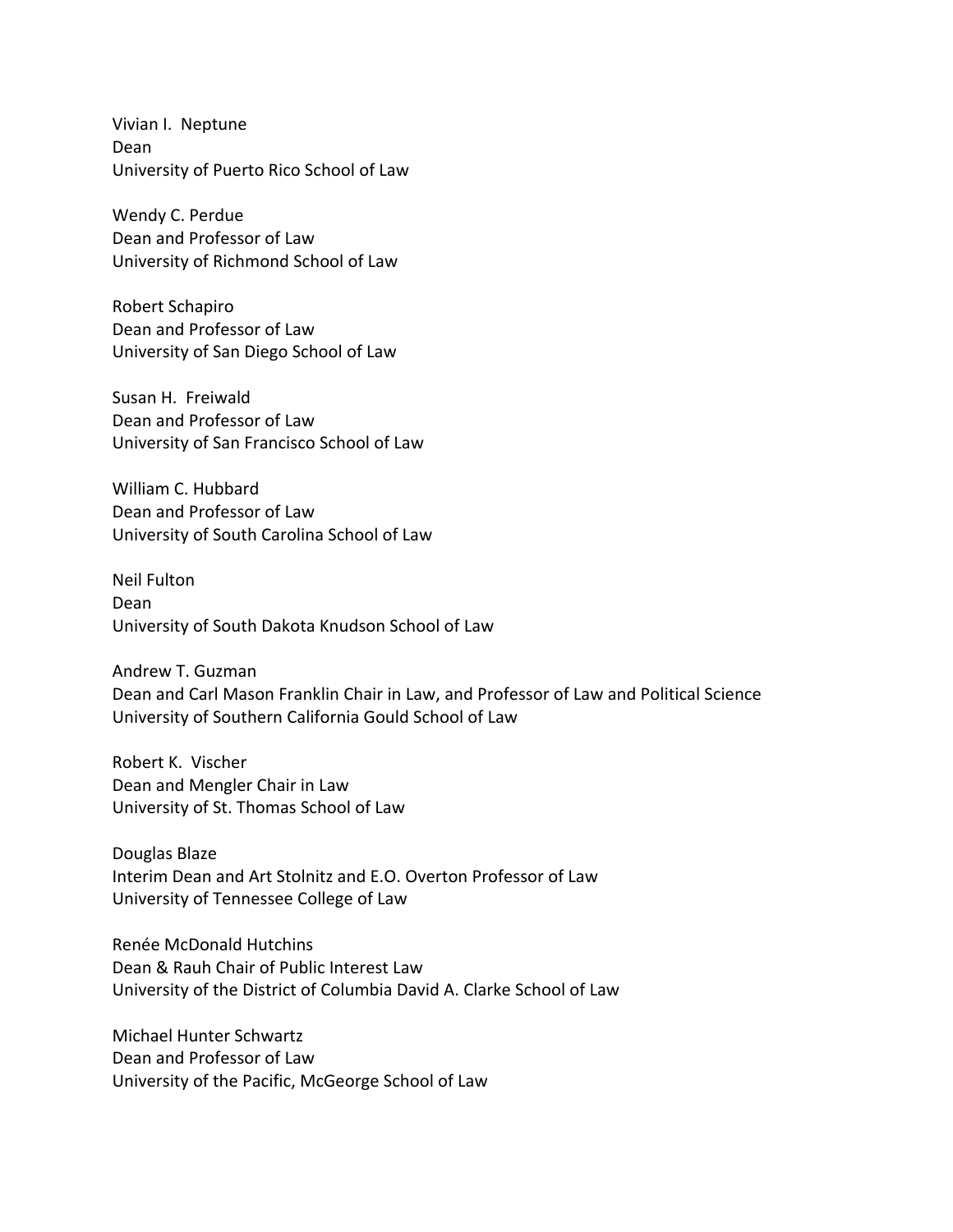Risa Goluboff Dean and Arnold H. Leon Professor of Law and Professor of History University of Virginia School of Law

 Mario L. Barnes Toni Rembe Dean and Professor of Law University of Washington School of Law

 Daniel P. Tokaji Fred W. & Vi Miller Dean and Professor of Law University of Wisconsin Law School

 Klint Alexander Dean and Professor of Law University of Wyoming College of law

 Chris Guthrie Vanderbilt Law School Dean

 Thomas McHenry President and Dean Vermont Law School

 Mark C. Alexander Arthur J. Kania Dean and Professor of Law Villanova University Charles Widger School of Law

 Jane H Aiken Dean and Professor of Law Wake Forest Law School

 Carla D. Pratt Dean and Professor of Law Washburn University School of Law

 Brant J. Hellwig Dean and Professor of Law Washington and Lee University School of Law

 Nancy Staudt Dean and Howard & Caroline Cayne Distinguished Professor of Law Washington University School of Law